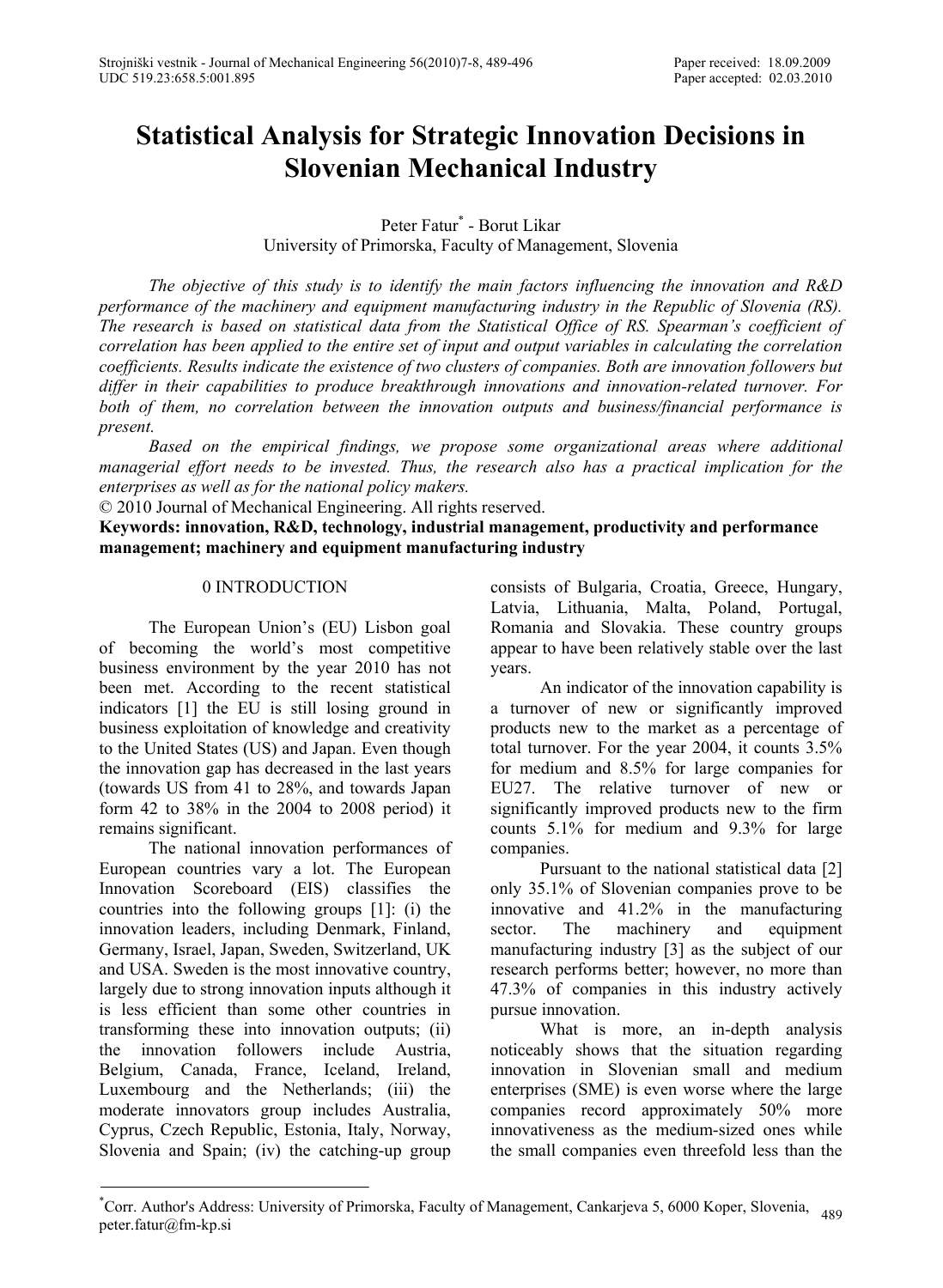large ones [2] (here it needs to be taken into consideration that an enterprise – regardless of its size – is classified in the statistical group of innovative enterprises by introducing at least one new product. The latter thus represents a "statistical benefit" for large companies.). Apparently, Slovenian manufacturing needs an innovation push to outrun the group of innovation followers and catch up with the group of innovation leaders.

Literature tackles different approaches to pursue innovation yet one of the fundamental ones proves to be an analysis of innovation processes based on input, process and output groups of indicators, either individual or composite.

Individual indicators [4] to [6] measure single influential factors (e.g. the amount of resources invested into the research and development (R&D), the annual number of days dedicated to training of management/employees). The problem of individual indicators remains their inability to deal with with the complexity of the innovation management field. Consequently, the composite indicators prove to be more appropriate since they regard the inventioninnovation process with due complexity, as an intertwinement of related and correlated factors [7].

The input indicators (also referred to as "investment" indicators) include e.g. expenditure on R&D or employees training; [8] and [9]. The process indicators take into account the organisation or management of innovation processes, the use of appropriate management techniques (market research, problem analysis and idea creation techniques, forecasting techniques, etc.), and innovation environment within a company. The output indicators identify results, e.g. the number of patents and new products, market shares, revenues from the sales of innovations and innovative products etc.; [9] and [11]. Several studies have shown the correlations among the input, process and output variables. Hollenstein shows the correlations between the input (e.g. research input, development input) and the output-oriented indicators (e.g. number of patents, number of innovation projects) and the market-oriented measures (sales share of new products) – thus indicating the innovativeness of a firm [6]. Iansiti shows correlations among input (e.g. technology

from suppliers, technology from other groups) and process indicators (e.g. research groups, project management, communication) and technological potential and yield [8].

The results of Parthasarthy's study show that both, the innovation input and the innovation process have implications for innovation frequency, i.e. the number of new products introduced [12]. He realised that R&D intensity, by itself, positively influences the invented technologies; developing them into new products and marketing them frequently requires a corresponding level of functional integration. Developing a "marketable" product involves a transition form sequential to concurrent product and process development, using apposite product development techniques, e.g. design for assembly and pre-testing of processes by the process simulation tools [13] to [15].

Regardless of the fact that many approaches try to find the key influential factors for an effective management of innovation, an apposite method has thus far not been developed. The cited methods hold another limitation, namely they were all tested on somewhat small samples of companies and failed to focus on the machinery and equipment manufacturing industry which is the subject of our study.

Thus, the objective of this study is to identify the main influential factors and estimate their effects on the innovation and R&D performance in the machinery and equipment manufacturing industry in the RS.

# 1 METHODS

Pursuant to the official classification [3], our research encompassed companies headquartered in RS, belonging to the statistical class DK29: Manufacture of machinery and equipment. The sample size was 2500 companies while the subset of the statistical class DK29 comprised a total of 144 companies.

The Statistical Office of the RS (SURS) regularly collects the data on target industry pursuing standardized methodology, [16] to [18]. The statistical survey providing the core data for our research is the most recent Community Innovation Survey (CIS 2006) which in 2007 was carried out across Europe. The Slovenian CIS 2006 survey includes data from the years 2004 to 2006 on the enterprises' product (good or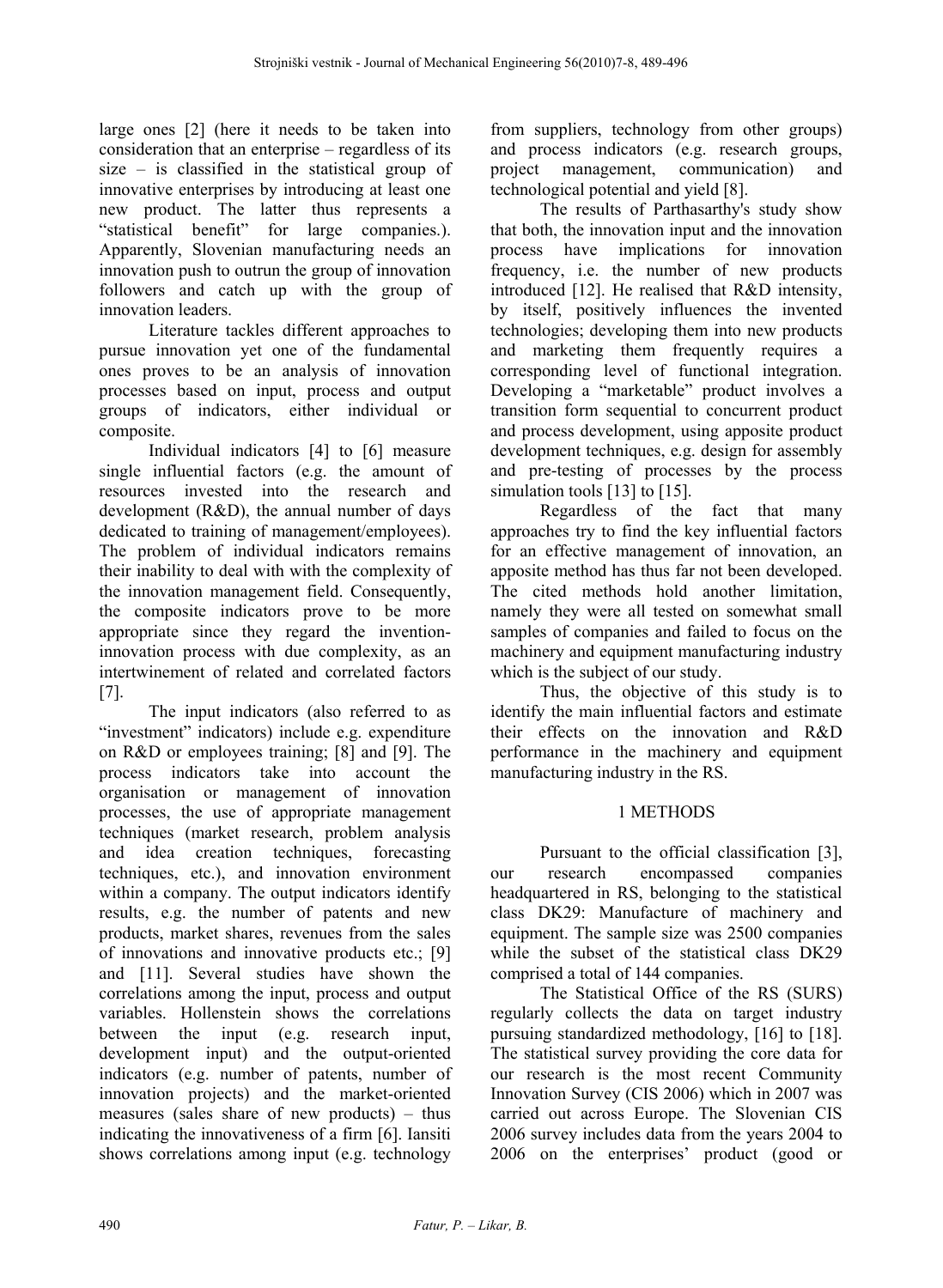service), organisational and process innovations, innovation activities and expenditures, cooperation in innovation and the effects of innovation. In addition, company's financial data (balance sheet, profit-and-loss account and some key financial ratios) was collected from the official statistical database on companies (Agency of the RS for Public Legal Records and Related Services), while the third statistical database (Statistical Register of Employment (SRDAP)) provided for data on the educational structure of employees. The employment data refer to the business year 2006 while the financial data comprise the period between 2003 (a year before the CIS survey) and 2007 (the subsequent year).

A group of relevant variables was selected from the statistical databases (Table 1). The two key variables that represent a measurable output from the innovation process have been defined as: RII ("Revenues from innovation index"), i.e. a. share of turnover resulting from innovations, and RMI ("Revenues from market innovation index"), i.e. a ratio of turnover from innovations new to the market to turnover from innovations new to the company only. Furthermore, we defined the Lead index (LI) as a contemporary measure of the influence of both RII and RMI. A definition of indices is shown in Table 2.

Spearman's coefficient of correlation (*SCC*) was then applied to the entire set of input and output variables in calculating the correlation coefficients. Regardless of the fact that between the two associated variables the Spearman coefficient has less significance than the Pearson's coefficient, it is suitable for calculating correlations not only among the interval (associated) and ranked (discrete), but among combined variables used in a research.

#### 2 RESULTS

We aimed to identify a relationship between the two key output variables from the innovation process, *RII* and *RMI*. Surprisingly, the Spearman correlation analysis showed no correlation (*SCC* = 0.01; *sig* = 0.94). Thus, there are a number of companies in the Slovenian machinery and equipment manufacturing industry with both, a high share of turnover from innovations and a high share of turnover from "radical" innovation in total innovation turnover

(high *RII* and high *RMI*). These companies are innovation leaders in the industry (Fig. 1).

| Marketability | Inertial<br>innovators<br>(new to the<br>company) | Innovation<br>leaders                          |
|---------------|---------------------------------------------------|------------------------------------------------|
|               | Innovation<br>losers                              | Ad-hoc<br>innovators<br>(new to the<br>market) |

## **Innovativeness**



On the other side of the matrix (low *RII* and low *RMI*), there are companies with little revenues from innovations and the latter are of minor impact (presumably of incremental type, e.g. incremental improvements to their existing products to follow the technology or market trends) – we call them "innovation losers".

Our research focused on the companies inbetween the two poles. Both groups are market/innovation followers.

The first cluster of companies (high *RII* and low *RMI*) makes a notable part of their revenues out of recently introduced products. However, these products usually act as substitutes to the company's existing products with no radical improvements incorporated. The result of such a strategy is no influence of new products over companies' financial performance. We named this type of companies "inertial innovators".

Companies from the second cluster ("ad hoc innovators") produce some market inventions, resulting in new products being introduced onto the market before competitors (low *RII* and high *RMI*). Such products incorporate a much higher degree of creativity. However, these companies somehow fail to make substantial revenues out of them. Therefore, the influence of innovation on the companies' financial performance is again very moderate, if there is any at all.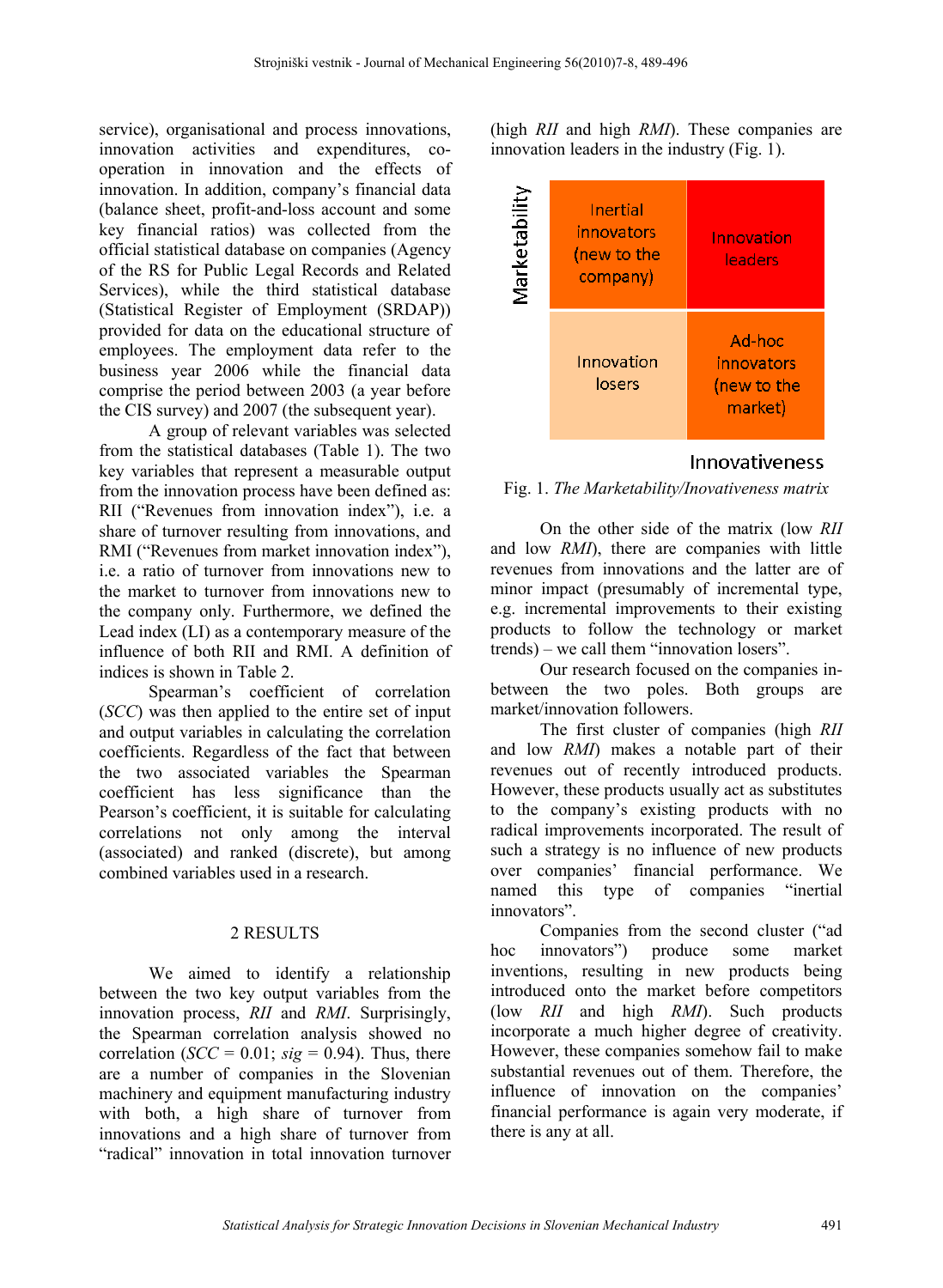| Variable name    | <b>Definition</b>                                                               |  |
|------------------|---------------------------------------------------------------------------------|--|
| a1               | The enterprise is part of an enterprise group                                   |  |
| Intd Good        | The enterprise introduced new or significantly improved goods                   |  |
| Intd Serv        | The enterprise introduced new or significantly improved services                |  |
| Intd Proc        | The enterprise introduced new or significantly improved processes               |  |
| Intd Org         | The enterprise introduced new or significantly improved organizational methods  |  |
| $a3$ 1           | Markets served: Local / regional within Slovenia                                |  |
| a32              | Markets served: National                                                        |  |
| $a\overline{3}3$ | Markets served: Other EU countries, EFTA, or EU candidate countries             |  |
| e3 3             | Enterprise received financial support for innovation activities from the EU     |  |
| f31              | Co-operation partner: Within your enterprise or enterprise group                |  |
| f32              | Co-operation partner: Suppliers of equipment, materials, components or software |  |
| $\overline{f33}$ | Co-operation partner: Clients or customers                                      |  |
| f34              | Co-operation partner: Competitors and other firms from the same industry        |  |
| f35              | Co-operation partner: Consultants, commercial labs, or private R&D institutes   |  |
| f36              | Co-operation partner: Universities or other higher education institutes         |  |
| f37              | Co-operation partner: Government or public research institutes                  |  |
| $f3$ slo         | Partners for cooperation in innovation activities - Slovenia                    |  |
| $f3$ exp         | Partners for cooperation in innovation activities - abroad                      |  |
| $el$ 2           | The firm performed R&D continuously.                                            |  |
| Exp IntRD Emp    | Intramural (in-house) R&D expenditures / Total turnover 2006                    |  |
| Exp ExtRD Emp    | Acquisition of R&D (extramural R&D) / Total turnover 2006                       |  |
| Exp RD Emp       | Intramural + extramural R&D expenditures / Total turnover 2006                  |  |
| Exp Tot Emp      | Total expenditures in innovation / Total turnover 2006                          |  |
| FAI 1            | Factor Profit                                                                   |  |
| FA2 1            | Factor Labor cost                                                               |  |
| rev 0607         | Total turnover growth 07/06 (%)                                                 |  |
| rev exp $0607$   | Total turnover growth in foreign markets 07/06 (%)                              |  |
| emp tech all     | Share of employees with an engineering degree                                   |  |
| emp edu 89       | Share of employees with a masters or doctoral degree                            |  |
| emp edu 6789     | Share of employees with at least higher education                               |  |

Table 1. *Definitions of variables under study* 

Table 2. *The key output variables of the innovation process*

| RII | Revenues from        | [Turnover from innovations introduced] / [Total turnover]            |
|-----|----------------------|----------------------------------------------------------------------|
|     | innovation index     |                                                                      |
| RMI | Revenues from market | [Turnover from innovations new to the market] / [Turnover from       |
|     | innovation index     | innovations new to the company                                       |
| LI  | Lead index           | ${Turnover new to the market} / {Total turnover} - {Turnover new}$   |
|     |                      | to the market])} * $\{([Turnover new to the market] + [Turnover new$ |
|     |                      | to the company] / [Total turnover]}                                  |

What are the specific characteristics of each group?

## **2.1 The "Inertial Innovators"**

The "inertial innovators" are the ones with a high correlation between the share of turnover from innovations (*RII*) and a set of influential (input or process) factors which will be investigated in this section.

The output variable *RII* correlates with the introduction of new products, either goods  $(Intd_Good: SCC = 0.866; sig = 0)$  or services (*Intd Serv*:  $SCC = 0.513$ ;  $sig = 0$ ) and new processes (*Intd. Proc*:  $SCC = 0.535$ ;  $sig = 0$ ), i.e. "techn(olog)ical" innovations, but much less with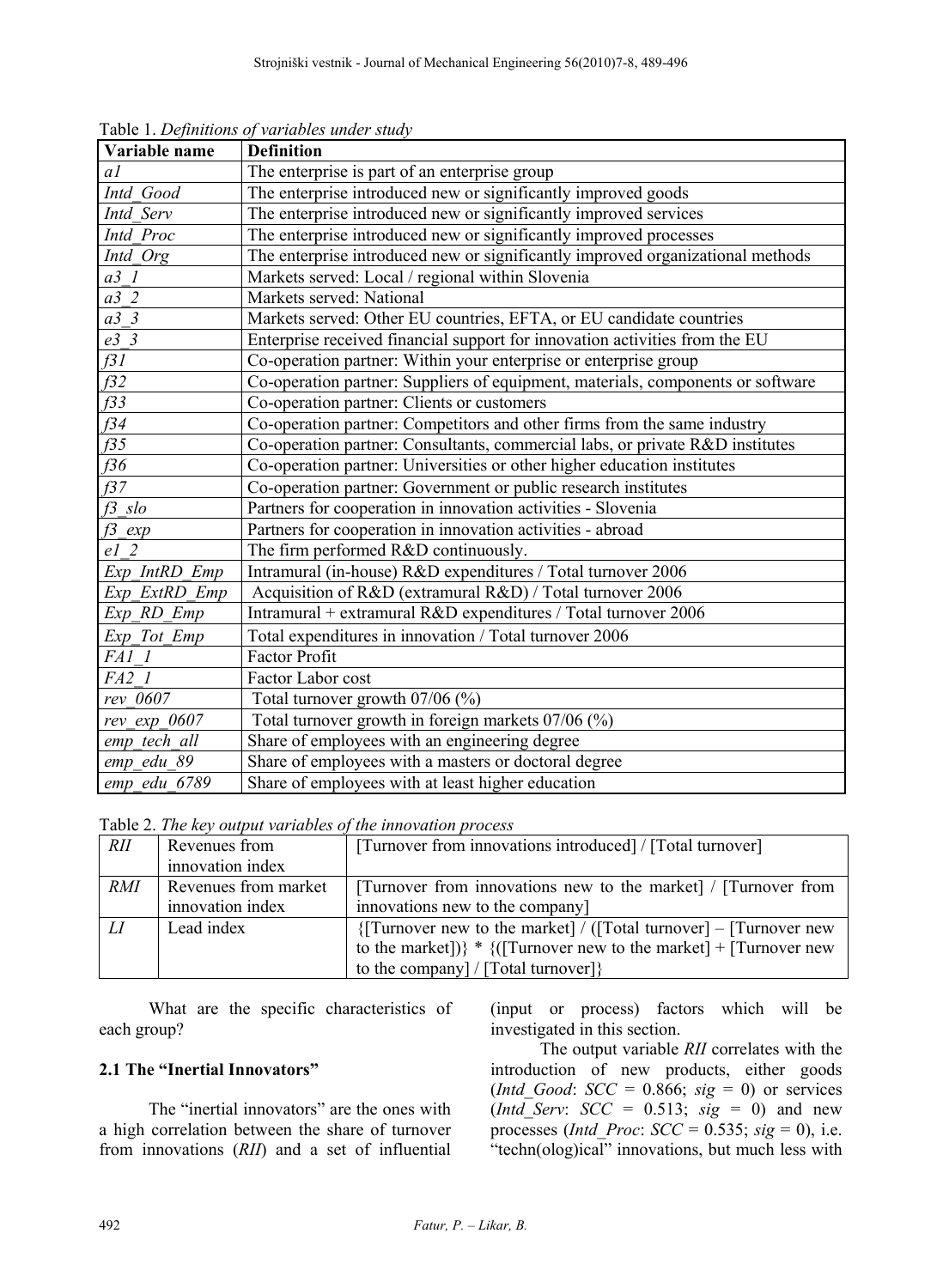the introduction of organizational innovations (*Intd\_Org*: *SCC* = 0.193; *sig* = 0.021). Further, *RII* correlates with the extent of cooperation in innovation activities with other organizations (*f3\_slo*:  $SCC = 0.774$ ;  $sig = 0$ ), (*f3\_exp*:  $SCC =$  $0.733$ ;  $sig = 0$ ). Companies in this group collaborate intensively, in particular with the customers (*f33*:  $SCC = 0.787$ ; *sig* = 0).

Further, there is a correlation of the above output index with the level of education of the employees (share of employees with at least higher education (*emp\_edu\_6789*: *SCC* = 0.424;  $sig = 0$ ); share of employees with a masters or doctoral degree (*emp\_edu\_89*:  $SCC = 0.300$ ; *sig =* 0)). These companies do not serve the local or regional markets (*a3\_1*: *SCC* = 0.063; *sig* = 0.454) but rather the national ( $a3$   $2$ : *SCC* = 0.348;  $sig = 0$ ) and export (*a3* 3: *SCC* = 0.290;  $sig = 0$ ) markets, where their revenues are slightly growing (*rev\_exp\_0607*: *SCC* = 0.249; *sig* = 0.017). A high *RII* shows no correlation with the financial result (*FA1\_1*: *SCC* = 0.025; *sig* = 0.776).

It seems that this type of innovation followers represents relatively rigid, well established organizations which have traditionally performed the innovation activities but have done them somehow by inertia. We may define their attitude towards innovation as "we always did it this way" – which is not far from routine (in its negative sense) and which results in no breakthrough innovation but rather a continual improvement of existing products and processes to follow the technical/technological developments in the market. The internal organization can (and has to) remain unchanged for long periods. These companies manage to keep their market positions but are condemned to stagnation and vulnerable to new competition with innovative substitutes for their existing products.

This profile of companies intensively cooperates with customers in the field of innovation. The cooperation goes along with the up-to-date concept of open innovation, [19] and [20]. However, it may also imply the company's position "the customer is a king" which relies on the customer's demands but very often pushes the company in a defensive position. Namely, customers usually request products already seen at the competition, not products solving their indepth problems, problems they may not even be

aware of. A company following the customer's requirements without a critical assessment and without a creative insight into deep customer needs may quickly be mislead in the direction of copying existing market solutions and becoming an innovation follower.

# **2.2 The "Ad Hoc Innovators"**

The "ad hoc innovators" are the ones with a high correlation between the *RMI* and some of the influential factors (input or process indices). This is a less defined group than the group of inertial innovators – the correlations are lower – yet it shows some interesting characteristics.

As shown above, the output indices *RMI* and *RII* have no mutual correlation. Furthermore, *RMI* has none or very little correlation with the indices that correlate high with *RII*.

Data on company size was not available. However, since there is no correlation in this cluster with the introduction of products (*Intd\_Good*: *SCC* = 0.026; *sig* = 0.857), (*Intd Serv*: *SCC* = 0.085; *sig* = 0.551) and new processes (*Intd\_Proc*:  $SCC = 0.141$ ; *sig* = 0.323) (the three indices being a logical consequence of company size, as discussed in Introduction), it can be assumed that this cluster consists of smaller companies than the cluster of inertial innovators. These types of companies are often a part of an enterprise company group (*a1*: *SCC* = 0.397;  $sig = 0.004$ ); other enterprises in the group are their major cooperation partner in innovation  $(f31:SCC = 0.394; sig = 0.046).$ 

*RMI* correlates with the question whether the company performed R&D continuously of occasionally (*e1* 2: *SCC* = 0.366; *sig* = 0.011). Obviously, there is a systematic R&D ongoing in companies with a high share of turnover from "radical" innovation in total innovation turnover. To perform R&D, these companies more often make use of public funding from the EU (*e3\_3*:  $SCC = 0.362$ ; *sig* = 0.009).

Further, there is a correlation with labour costs per employee (*FA2\_1*:  $SCC = 0.336$ ; *sig* = 0.024) and a negative correlation with the share of employees with a technical background of high school level and higher (*emp\_tech\_all*: *SCC* = - 0.335;  $sig = 0.016$ ) (this may indicate lower salaries of engineering staff in comparison to other profiles (!)).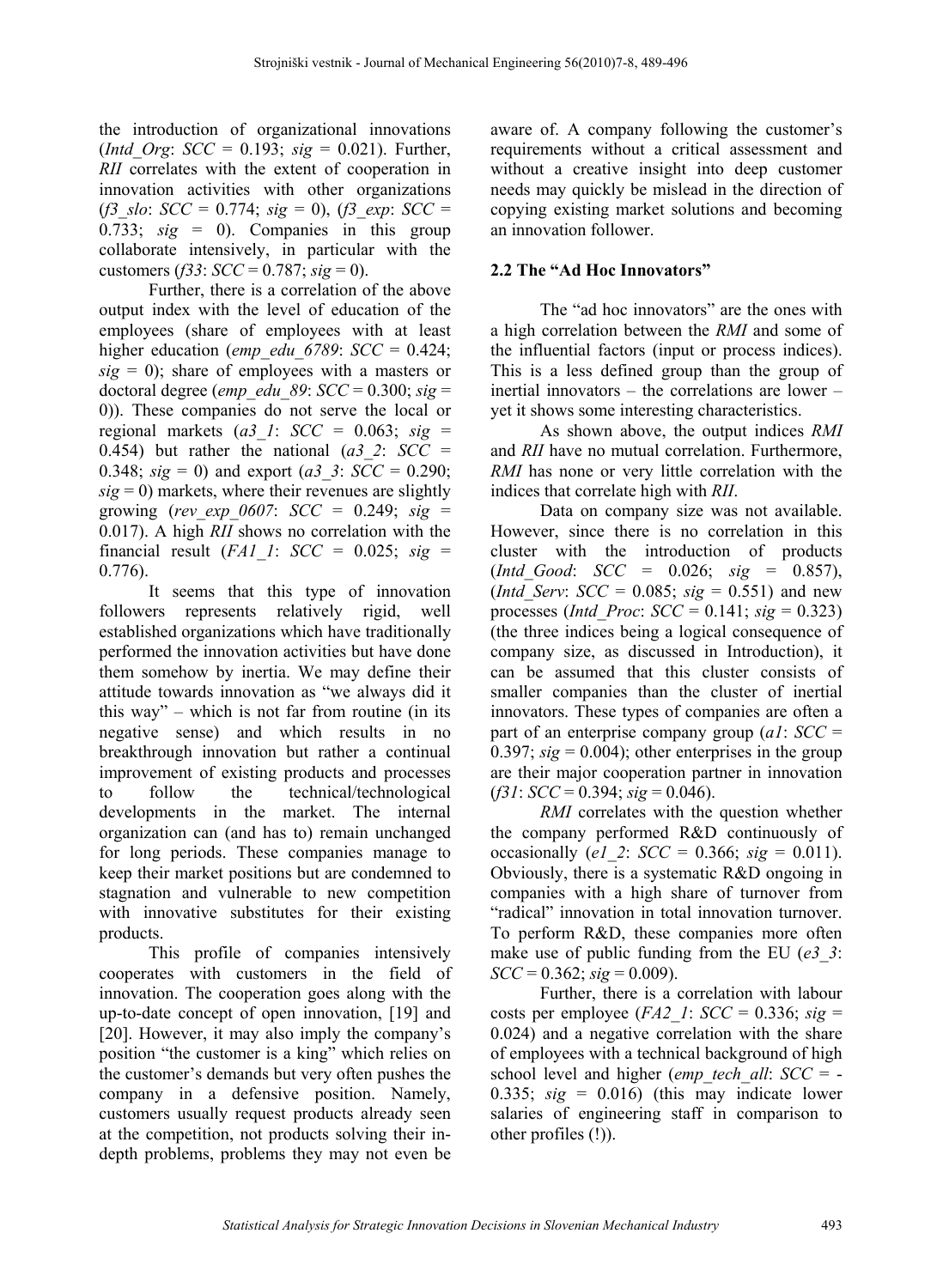The output index *RMI* also correlates with the growth of revenues in export (*rev\_exp\_0607*: *SCC* = 0.314; *sig* = 0.050). However, as in the former case, it shows no correlation with the company financial results  $(FAI \tI: SCC = -0.152)$ ;  $sig = 0.319$ ).

At first glance, these companies seem to have a better profile for innovation success. They produce "real" market inventions, resulting in new products being introduced onto the market before competitors. By exploiting knowledge from various sources they manage to incorporate a higher degree of creativity in their products than in the case of inertial innovators. However, these companies somehow fail to make substantial revenues out of their new products. Therefore, the influence of innovation on the companies' financial performance is again very moderate, if any at all. It looks as they put more effort in knowledge creation than in marketing it effectively.

## **2.3 The Lead Index**

There is no correlation between the share of turnover from innovations in total turnover (*RII*) and the ratio of turnover from innovations new to the market to turnover from innovations new to the company (*RMI*). Thus, companies with high quality innovations not (necessarily) make a lot of sales out of them (and vice versa). In order to determine the factors that may contemporary influence both output indices *RII* and *RMI* we have defined a third output index called the Lead index (*LI*). Since *RMI* shows very little correlation with inputs, it is apparent that *LI* is somehow biased towards *RII* but is still a good estimate to determine the factors that a company needs to focus upon when trying to improve the innovation system. The findings will be discussed in the subsequent section.

## 3 DISCUSSION

As shown in the Results section, the correlations among groups of influencing indicators and companies' economic/financial results are not significant, either for the group of inertial innovators or for the ad hoc innovators. As it is difficult to explain precisely the reason(s), some possible options will be discussed.

First, some relevant EU findings need to be investigated. Innovation performance in the EIS is measured as the average performance on both innovation inputs and innovation outputs. Efficiency analyses among the input and output dimensions show that for most countries there are efficiency gains to be reached. This applies to countries of all levels of performance: many of the innovation leaders (see Introduction) have relatively low innovation efficiency while several of the moderate innovators and catching-up countries have a relatively high efficiency. Slovenia, besides being ranked in the group of moderate innovators (third out of four groups), combines low efficiency in transforming innovation inputs both in Intellectual property and in Applications (Intellectual property measures the achieved results in terms of successful knowhow; Applications measures the performance in terms of labour and business activities and their value added in innovative sectors) [1].

The same might be the case of the companies from the "ad hoc innovators" cluster. They produce some market inventions, resulting in new products being introduced onto the market before competitors. Such products incorporate a high degree of creativity. However, these companies are inefficient in exploiting them on the market and thus fail to make substantial revenues out of them. Therefore, the influence of innovation on the companies' financial performance is very moderate.

Another reason for poor economic performance might be a small share of breakthrough innovations in the companies' innovation portfolio. Companies are not primarily focused on products which are new to the market but on those which are new to the company only, e.g. a development of the improved products but not completely new ones; an orientation on costs reduction; a reduced time to respond to customer or supplier needs; an improved communication or information sharing etc. Such an approach is a characteristic of the innovation followers, not the leaders. This thesis can be supported by the authors' several years of experience in the National commission for Innovation rewards at the Chamber of Commerce of RS. The most common patterns/types of best Slovenian innovation projects are improvements of existing products, new products/services connected with relatively unimportant incremental innovations,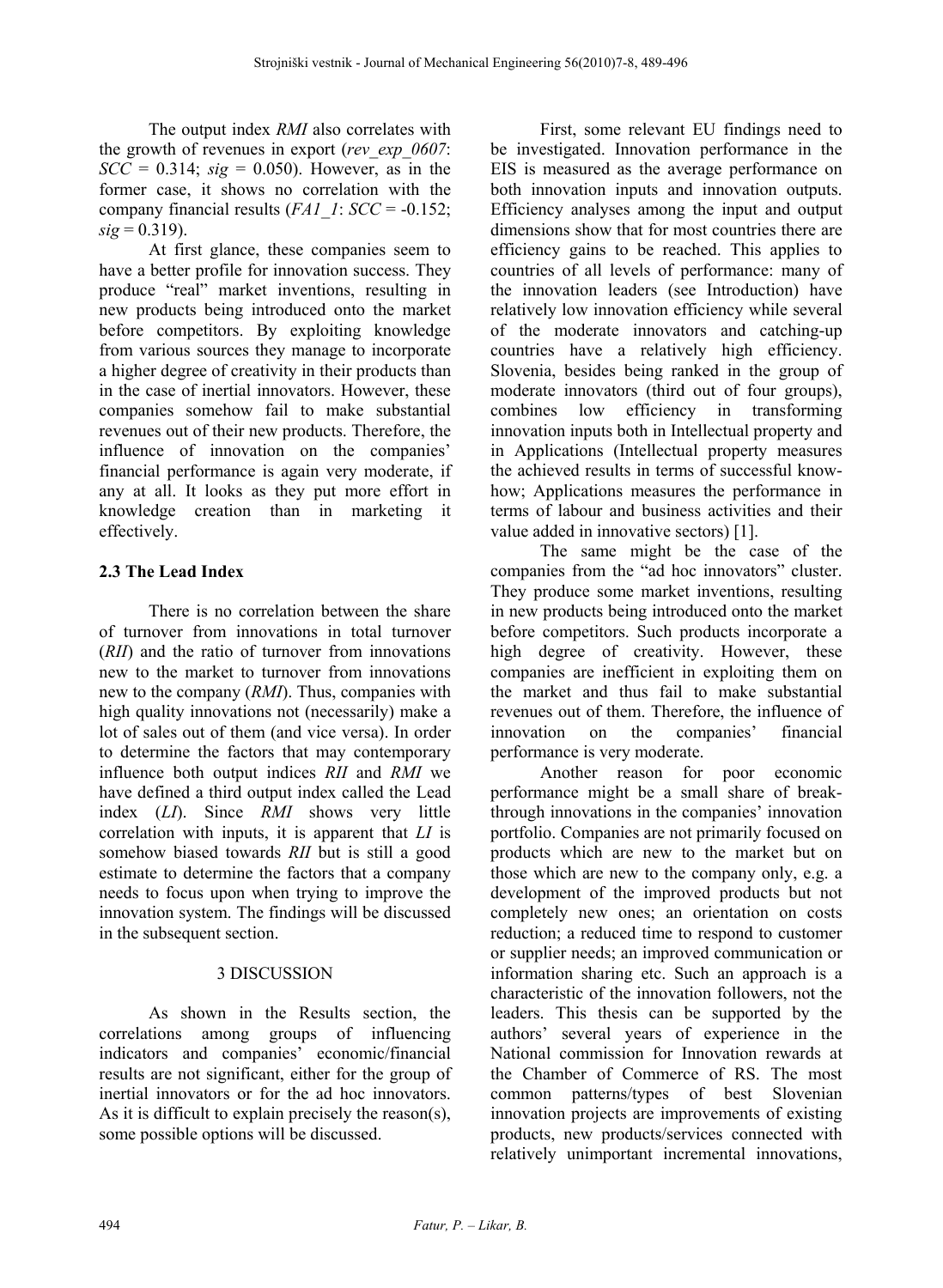cost-cutting innovations and other types, which are not connected with break-through ideas – neither via completely new products nor new, highly efficient business models. Such products only lead to little added value. Only a small proportion is the break-through innovations.

Such a situation is prevailing in our first cluster of companies ("inertial innovators") that invest considerable amounts in innovation and make a notable part of their revenues out of recently introduced products. However, these products usually act as regular substitutes of their existing products with no radical improvements incorporated. The result of such a strategy, as it is clear from the correlation matrix, is no influence of these new products to companies' financial performance.

Given the complexity of innovation management science, there is evidently no recipe to improve the efficiency of innovation inputs. However, the Lead Index that contemporarily measures the influence of both the (i) share of turnover resulting from innovations and (ii) share of turnover from innovation new to market in total turnover from innovation indicates some suggestions.

Having creative work undertaken within the enterprise to increase the stock of knowledge and using it to devise new and improved products and processes – in particular in form of the internal R&D process – running continuously and not just occasionally, seems to be one of decisive factors. There is an indication that innovations need to be developed by the company itself and not purchased from outside. However, a well established partnership is required with multiple partners used either for co-creation of innovations or as a source of information (in particular customers, consultants and external research institutions). A share of employees with a masters or doctoral degree has a positive correlation as well. The companies' marketing activities (the introduction of the innovations to the market) needs to be enforced. Finally, the organizational innovations – in particular innovative business models – that proved to be a weak point in our sample – should receive more attention of the managers.

#### 4 CONCLUSION

Despite some encouraging indicators and at times somewhat misleading statistical data, it is obvious that only a moderate portion of the innovative potential of enterprises in the Slovenian mechanical industry is exploited. The incontestable fact remains that the influence of innovation on the companies' revenues and profit remains too low. A clear strategy of innovation and appropriate further activities are the crucial factors leading to an increase of this influence [21]. The strategy should consistently support the innovation process and strongly focus on most important activities leading to the best innovation performance. Since the innovation introduced to the market is only the last of the links in the invention-innovation chain, a comprehensive and systematic approach is required. In order to asure such an approach the "innovation of management" [22] in the way that it would be able to manage the innovation process effectively remains a prerequisite.

#### 5 REFERENCES

- [1] *European Innovation Scoreboard 2007 Comparative analysis of innovation performance*. (2008). Luxembourg: Office for Official Publications of the European Communities.
- [2] Statistical Office of the Republic of Slovenia (2008). *Rapid reports - research and development, science and technology 2004- 06*, no. 49.
- [3] Hlavaty, M. (2002). *SKD standard classification as per activities (NACE Rev.1).* Official Gazette of the Republic of Slovenia*,* (in Slovenian).
- [4] Coombs, R., Narandren, P., Richards, A. (1996). A literature-based innovation output indicator. *Research Policy*, vol. 25, no. 3, p. 403-414.
- [5] Freel, M.S. (2005). Patterns of innovation and skills in small firms. *Technovation*, vol. 25, no. 2, p. 123-134.
- [6] Hollenstein, H. (1996). A composite indicator of a firm's innovativeness. An empirical analysis based on survey data for Swiss manufacturing. *Research Policy*, vol. 25, p. 633-645.